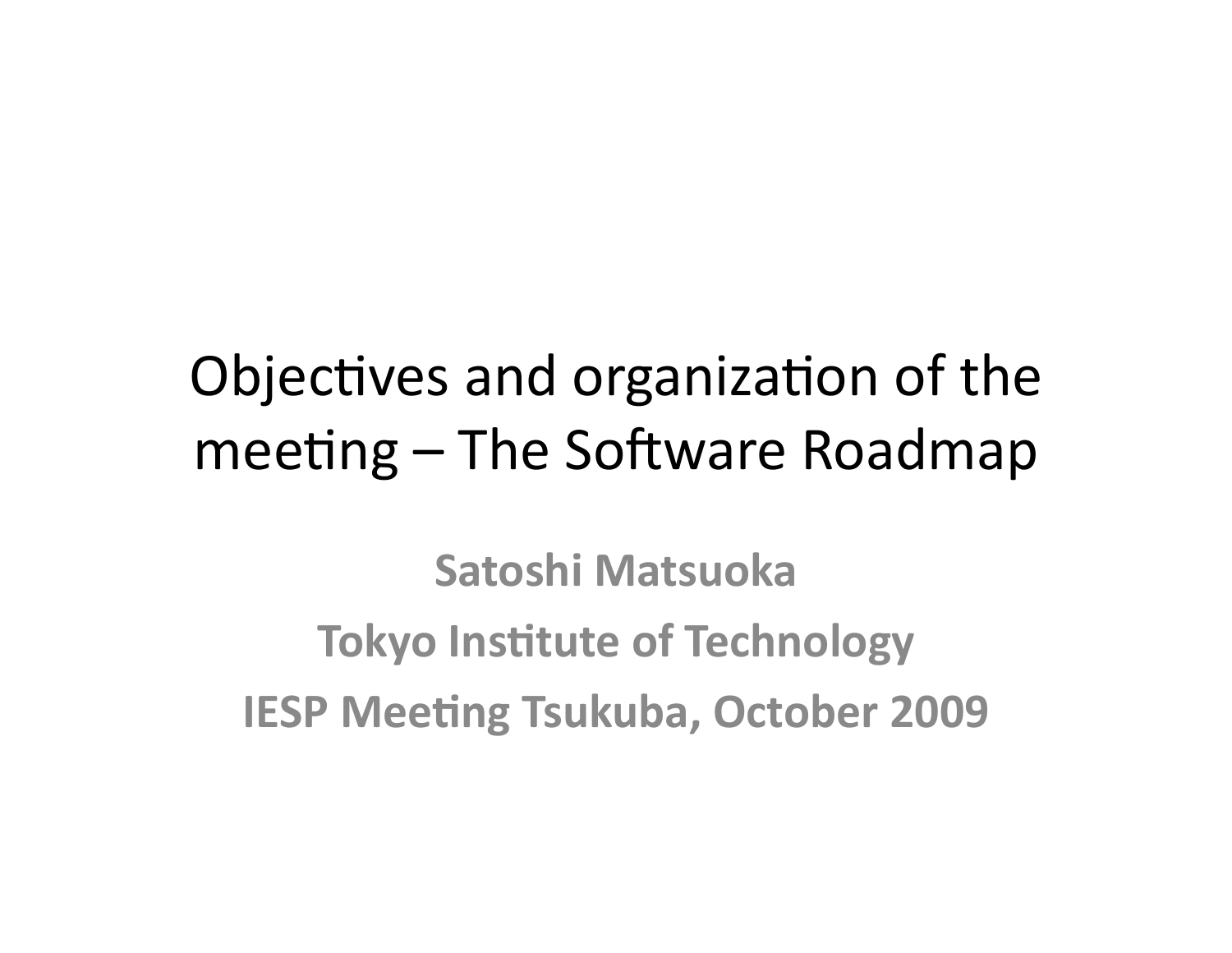#### Petascale Machines Circa 2010-13

| <b>Inst/Agency/Country</b> | <b>Name</b>        | <b>Machine</b>           | <b>Perf</b>                    |
|----------------------------|--------------------|--------------------------|--------------------------------|
| ORNL/DoE/US<br>2009        | Jaguar Upgrade     | Cray XT5                 | $~^{\sim}$ 2PF                 |
| Utennessee/NSF/US          | Cracken            | Cray XT5                 | 1PF                            |
| LLNL/DoE/US                | Sequoia Proto      | <b>IBM BG/P</b>          | $^{\sim}$ 1PF                  |
| Tokyo tech./MEXT/JP        | <b>TSUBAME2.0</b>  | <b>GPU Cluster/TBD</b>   | 3PF                            |
| 2010<br>LBNL/DoE/US        | Franklin 6         | Cray XT6                 | 1.2PF                          |
| Pittsburgh SC/NSF/US       | ???                | <b>SGI UV</b>            | 2PF?                           |
| LANL/DoE/US                | ַיִּרְי            | ַרְרְךָ                  | ַרְרְךָ                        |
| <b>EU PRACE Machines</b>   | ַרְרְךָ            | IBM/Cray/Sun/Bull        | $1-2PF?$                       |
| ORNL/DoE/US                | Jaguar Upgrade     | Cray XT6 +GPU?           | 20PF                           |
| NCSA/NSF/US                | <b>Blue Waters</b> | <b>IBM Power7 server</b> | 10-20PF                        |
| LLNL/DoE/US                | 2011-12Sequoia     | IBM BG/Q / PERCS         | 22PF                           |
| ArgonneNL/DoE/US           | ???                | IBM BG/Q / PERCS         | $~20$ PF                       |
| Japanese-Riken/MEXT/JP     | ַרְרְי             | <b>Fujitsu Venus</b>     | $~^{\sim}$ 10PF                |
| <b>EU PRACE Machines</b>   | ַרְרְךָ            | IBM, Cray                | $^{\sim}$ 10PF x 4 $^{\sim}$ 5 |
| China                      | 5-6 Installations  | ???Dawning?              | $\sim$ 1PF x 6                 |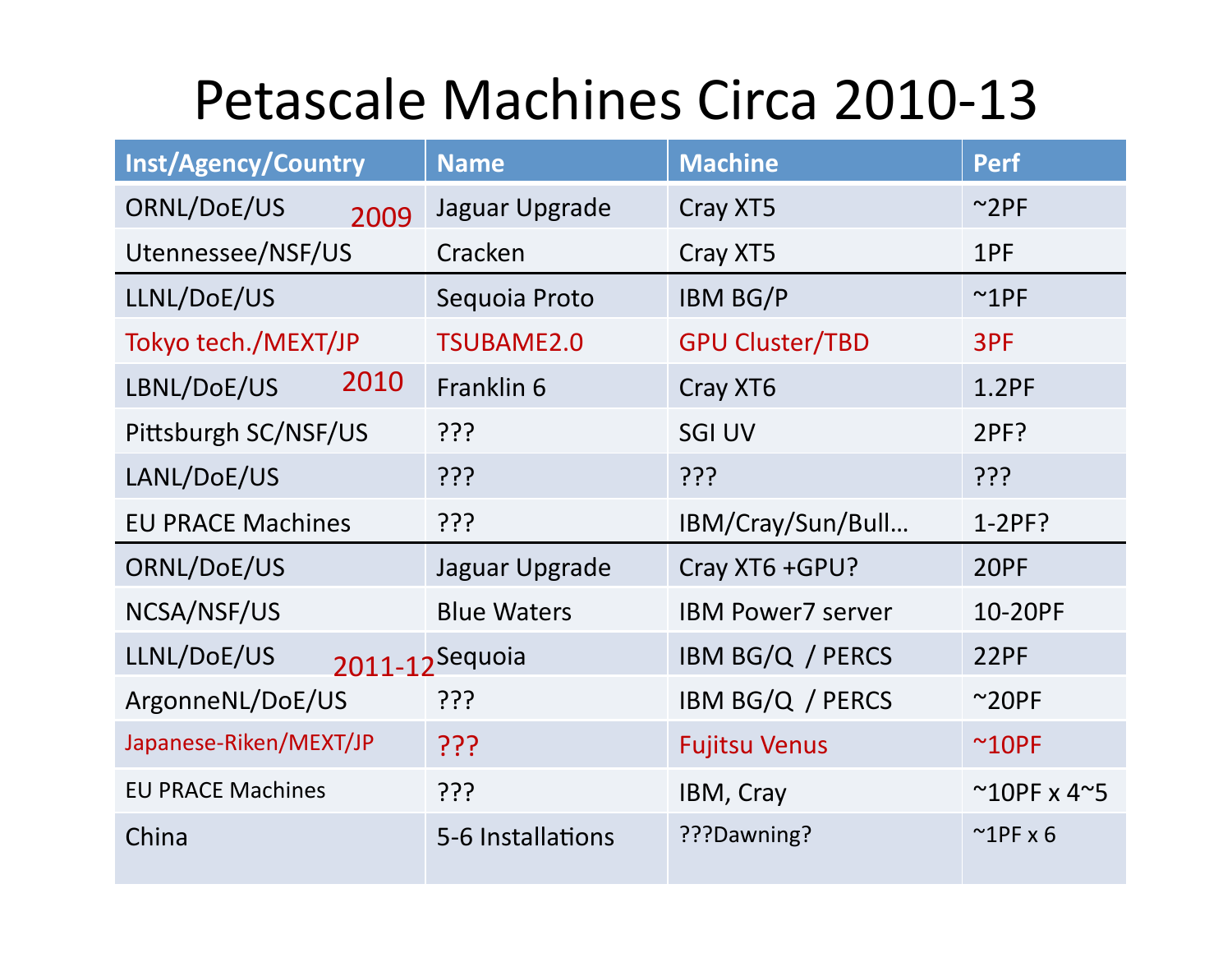**ExaScale Computing Study: Technology Challenges in Achieving Exascale Systems** 

Peter Kogge, Editor & Study Lead Keren Bergman **Shekhar Borkar** Dan Campbell William Carlson **William Dally Monty Denneau** Paul Franzon William Harrod **Kerry Hill Jon Hiller Sherman Karp Stephen Keckler Dean Klein Robert Lucas Mark Richards** Al Scarpelli **Steven Scott Allan Snavely Thomas Sterling** R. Stanley Williams **Katherine Yelick** 

September 28, 2008

Nuclear

Astrophysics

This work was sponsored by DARPA IPTO in the ExaScale Computing Study with Dr. William Harrod **Exa-scale Computational Resources** (slide courtesy Martin Savage) **Execution Application Anequies** 

effort Exascale Workshop (2008-2009)

Cold QCD and Hot and Dense Accelerator Nuclear Structure Physics **Nuclear Forces** QCD and Reactions □ Exa-scale computing is REQUIRED to accomplish the Nuclear

Physics mission in each area

- $\Box$  Staging to Exa-flops is crucial:
	- **1** 1 Pflop-yr to 10 Pflop-yrs to 100 Pflop-yrs to 1 Exa-flop-yr Paul Messina June 28, 2009 (sustained)

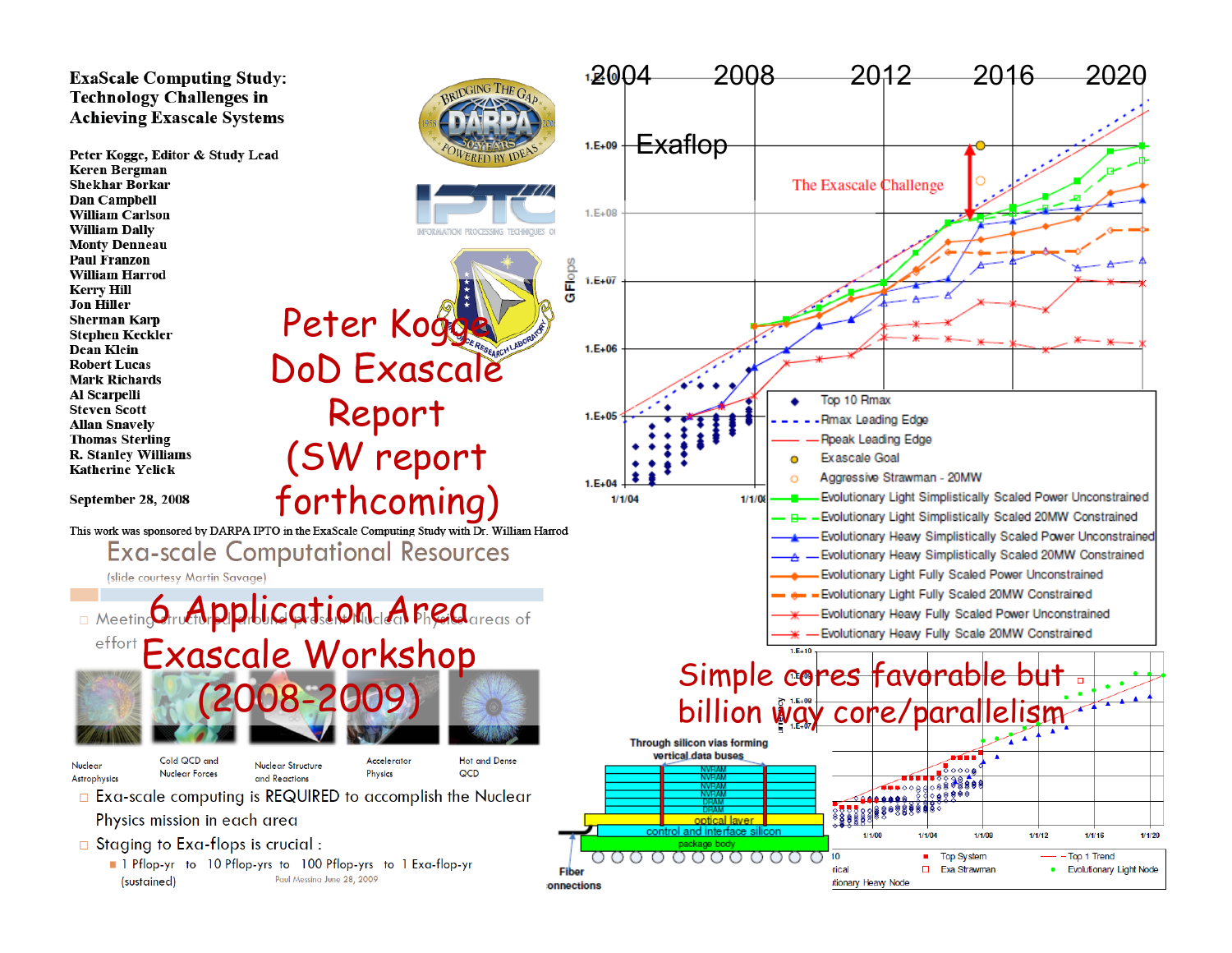## Overall Agenda

• The  $1^{st}$  day there will be just two groups---SW and apps. the funding and vendor group will participate in the two groups

– A)few)people)will)visit)MEXT)and)Riken)Peta)office)

- On the  $2^{nd}$  day the funding and vendor group will meet on their own
- They will do their report out on the  $3^{rd}$  day.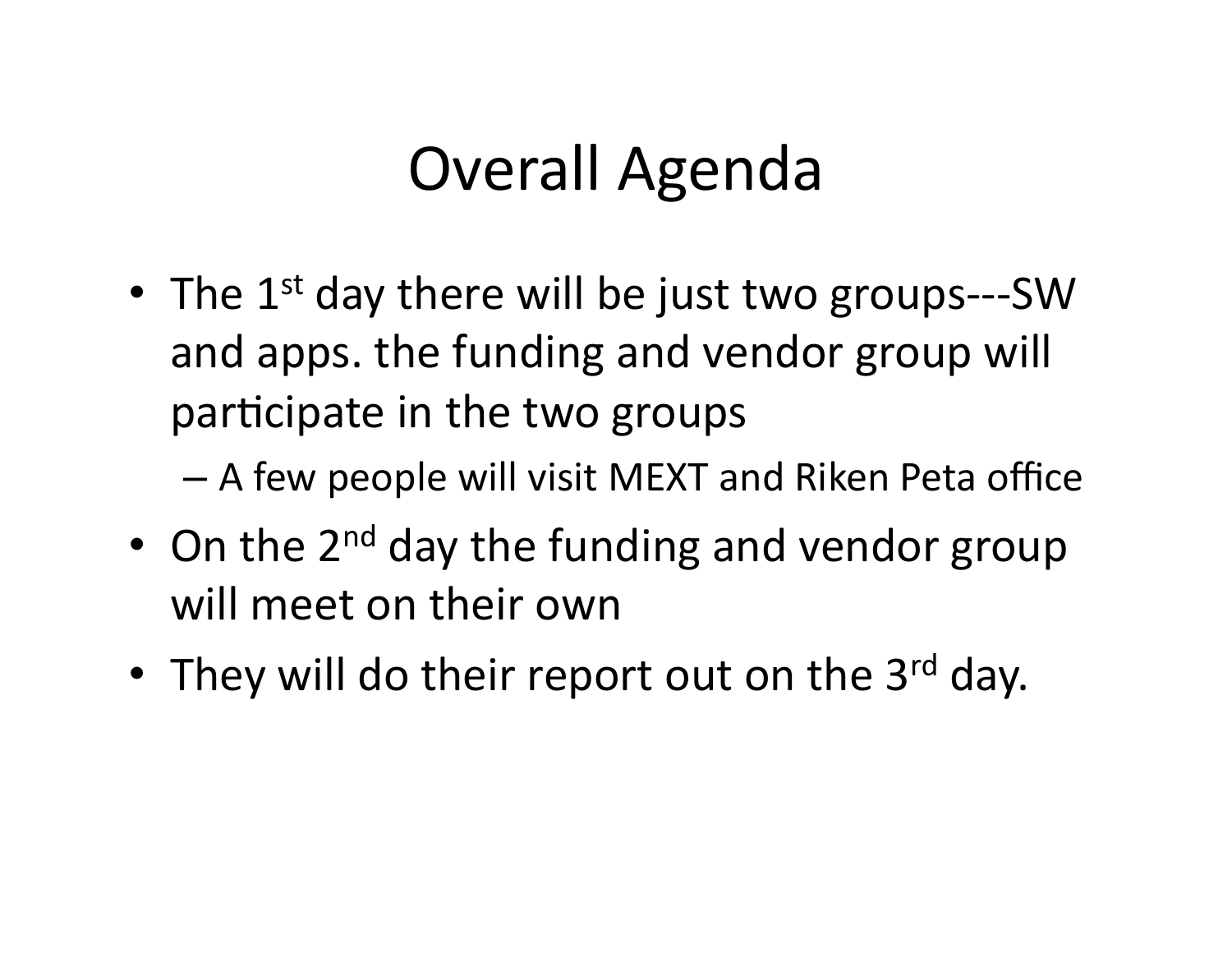# SW)Group)Agenda

- Start with review of Paris meeting
- Then overview the current draft of the roadmap document)
- Next, do a brief group-level discussion of the each component)
- Adjust / solicit assignments of people who have not been assigned
- Break out into small groups
- Second day intermix with application group and adjust the roadmap metrics
- Final day report out, present the necessary deliverables
- Until SC09 complete the documents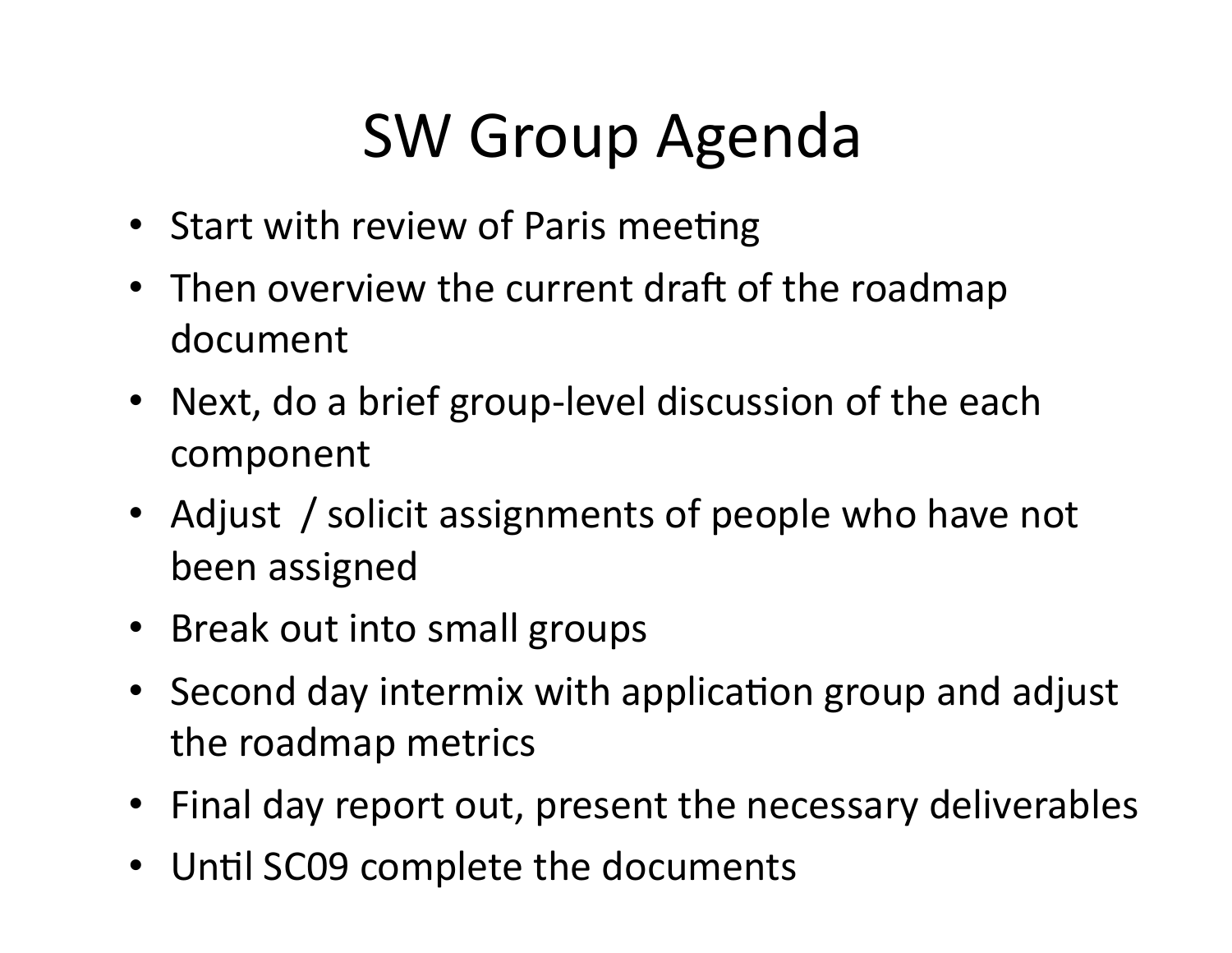# SW Group Agenda (2)

- We will spend the first day looking at both the Paris meeting and the roadmap doc
- Roadmap doc: look at the technology trends
	- We then elect leaders for each section of the roadmap
	- $-$  They will be responsible for handing back the 3 page document plus)graphs/roadmap)by))
- Image of the deliverables
	- $-$  The "picture" with roadmap example items should be generated.))
	- $-$  The docs can be in a rough form, mostly consisting of bullet items)
	- $-$  Fill in the quad chart template
	- $-$  Need to be finished by Nov. SC09 BoF presentation on Wed., Nov.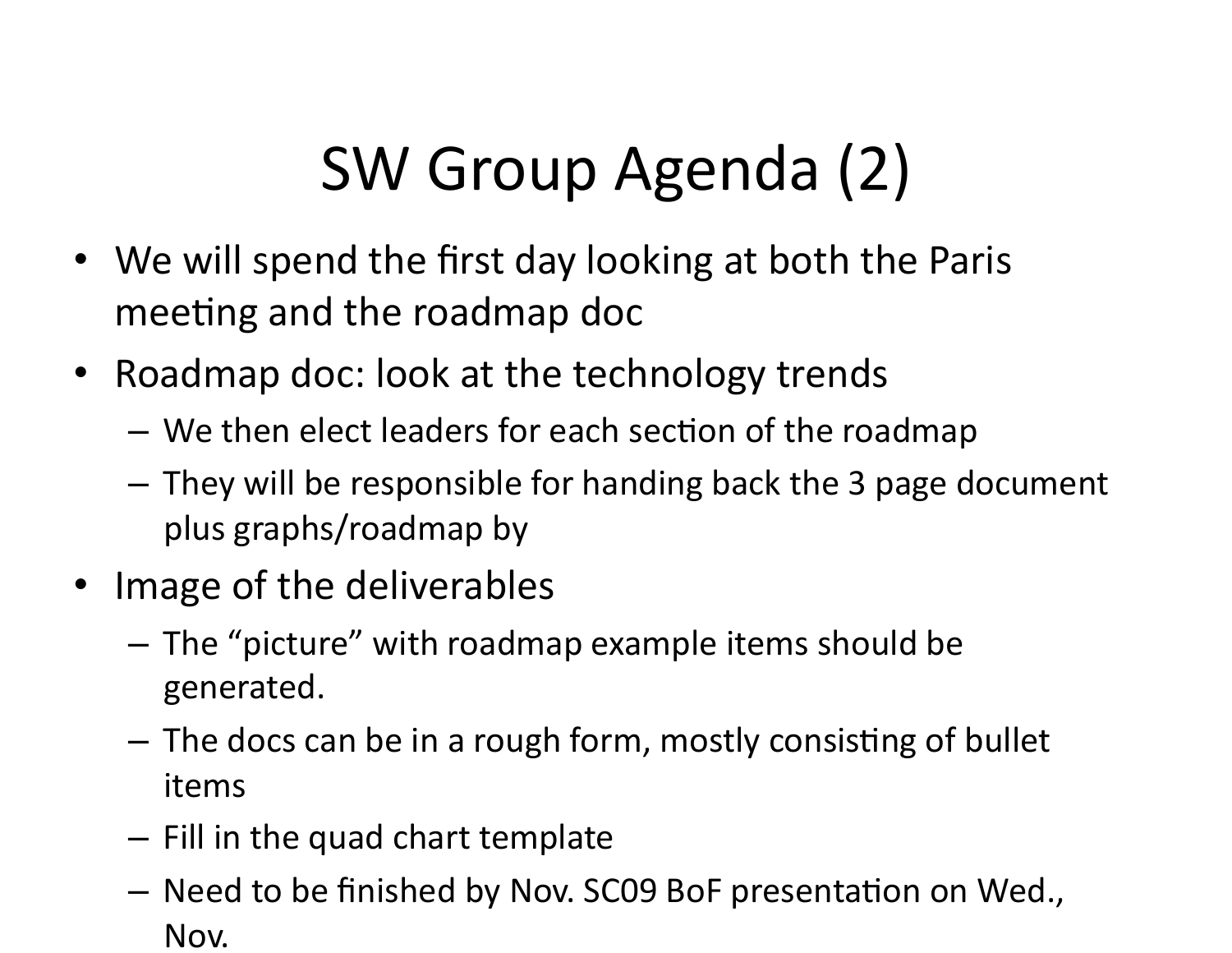## Assignments of SW Components Section

- Pre-assigned two people who are the initial candidates to take ownership in finishing the document by SC09.
- Feel free to change/decline the assignments if you feel a better fit, or too busy to commit to the SC09 timeline
- We welcome additional people who would volunteer to take co-ownership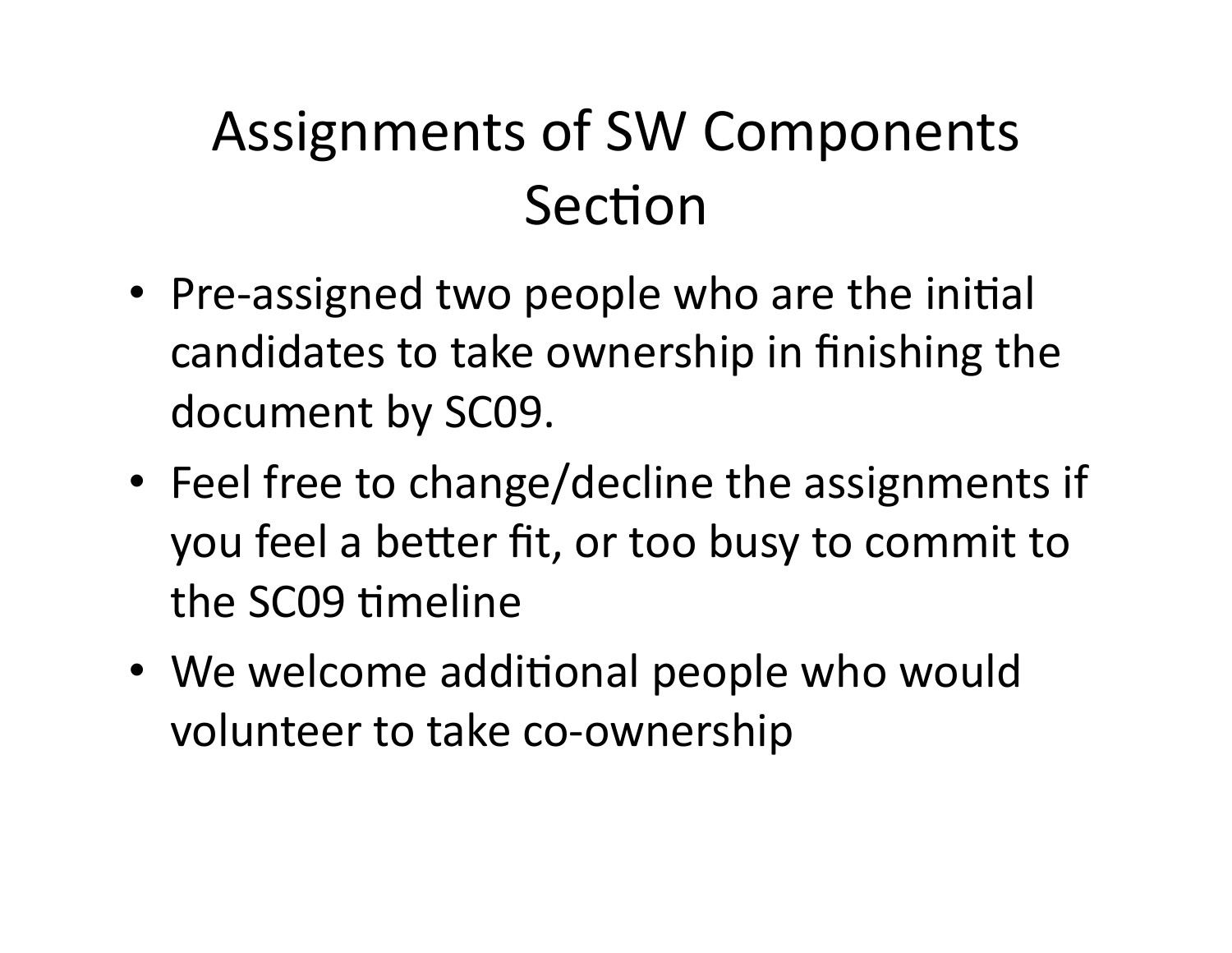- External Env (Grid) Giovanni Aloisio
- OS Pete Beckman, Barney MacCabe
- Compilers: Barbara Chapman, Mitsuhisa Sato
- I/O: Alok Choudhary, Yutaka Ishikawa
- Librarie:s Jack Dongarra, Anne Trefethen
- Algorithms: Bill Gropp, Fred Streitz
- Frameworks: Mike Heroux, Robert Harrison
- Runtime: Jesus Labarta, Rajeev Thakur
- Applications Pioneers: Bill Tang, Richard **Kenway**
- Data & Vis: John Taylor, Rick Stevens
- System Management: Bill Kramer, Bob Wisniewski))
- Debugging: Wolfgang Nagel, David Skinner
- Resilience Crosscut: Franck Cappello, Sudip Dosanjh))
- Power Crosscut: Satoshi Matsuoka, John Shalf
- Performace Crosscut: Bernd Mohr, Jeffrey Vetter
- Programmability) Crosscut: Thomas Sterling, Hiroshi Nakashima)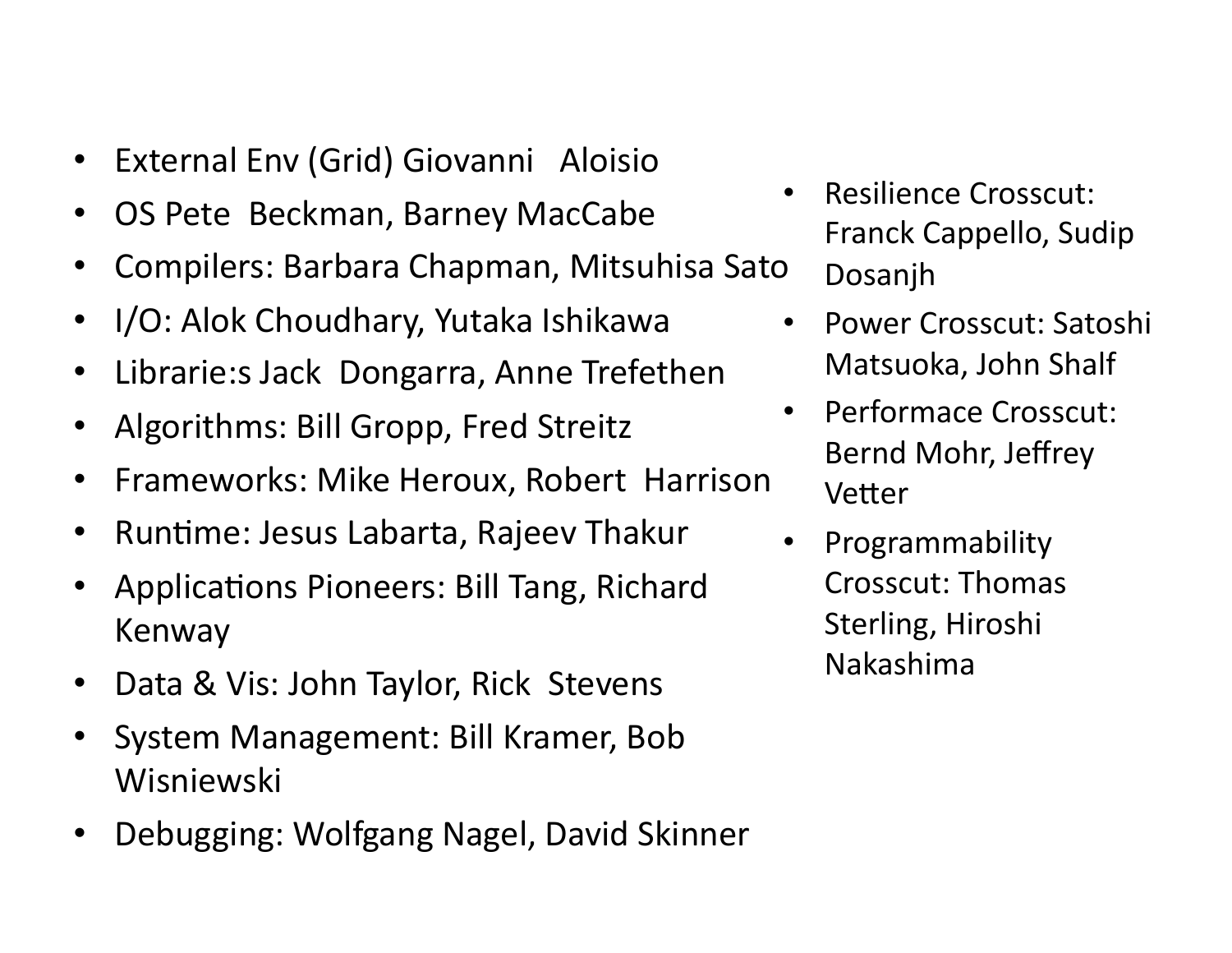### Apps Group

- $1<sup>st</sup>$  day part one---Application group refresh themselves where they are, summary of the DoE meeting, refreshing the new participants
- 1st day part two --- walking through the tech roadmaps from the viewpoints of science and trying to come up with first cut on the scaling requirements)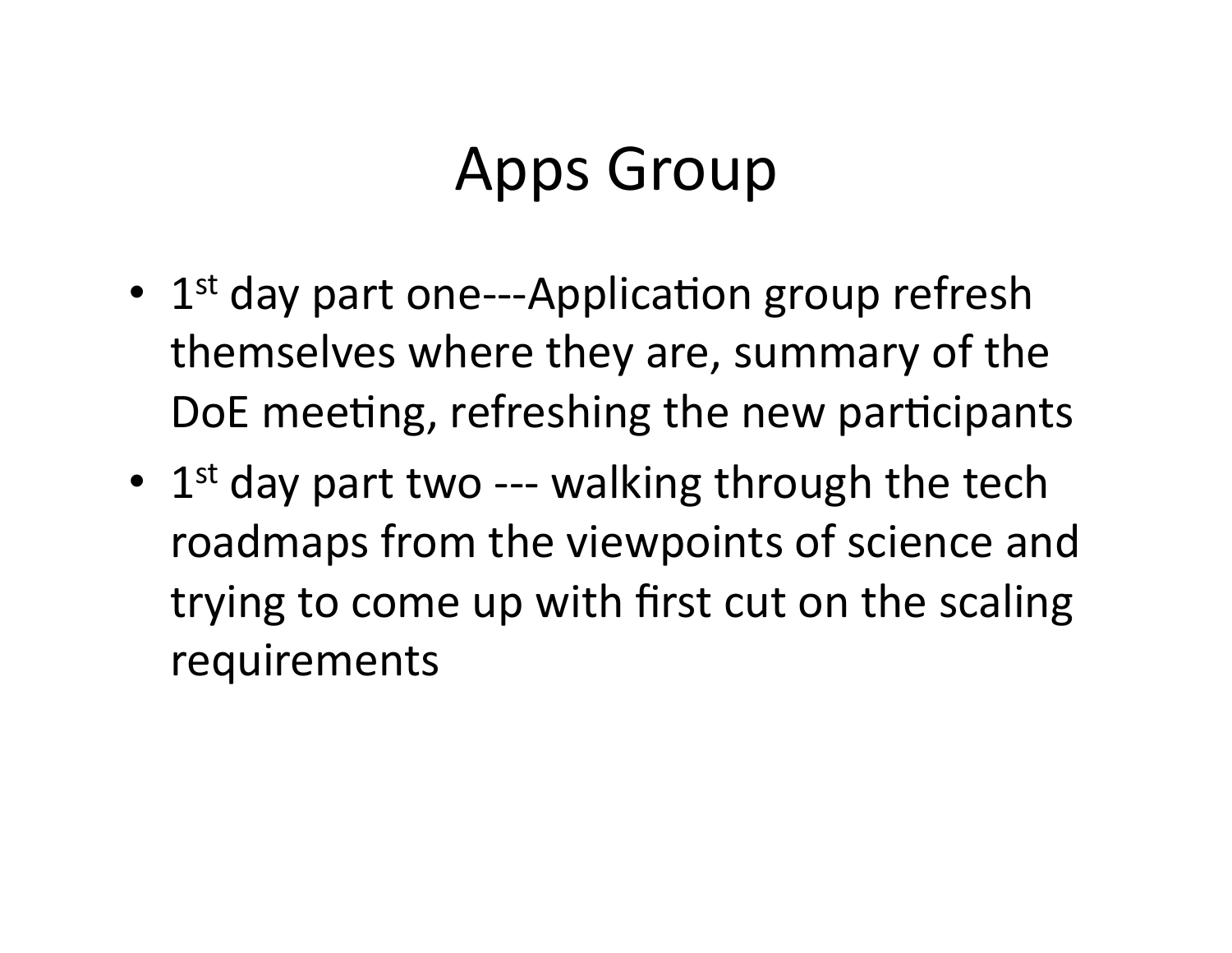## Apps Group Task

- Software oriented targets need to be inferred from the applications requirements
- However, given that we don't have those yet, on the first day we start from the current roadmap that has been articulated from the bottom up architectural perspectives
- On the second day the two groups gather and try to reconcile initially, and make adjustments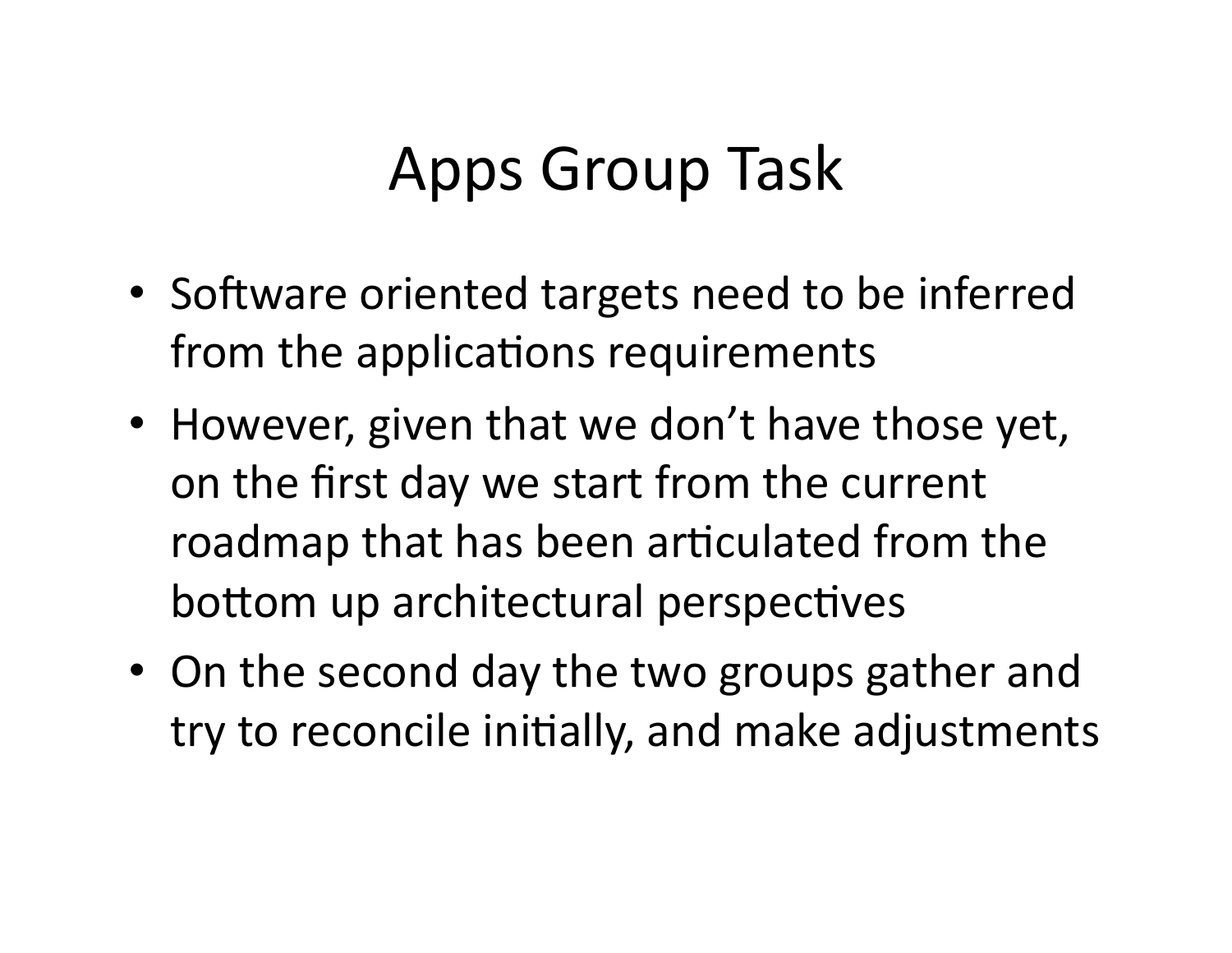# Apps Group Articulation Example

- Application people look at the strawman and articulate the needs without going deep into the technologies.)
	- E.g. We need 10 billion grid points at so and so date so the SW needs to scale to that
	- $-$  E.g., we need shared memory programming with accelerators because that is the way our code is written.
	- $-$  Different software elements would adapt differently.
- They will also look at the roadmap document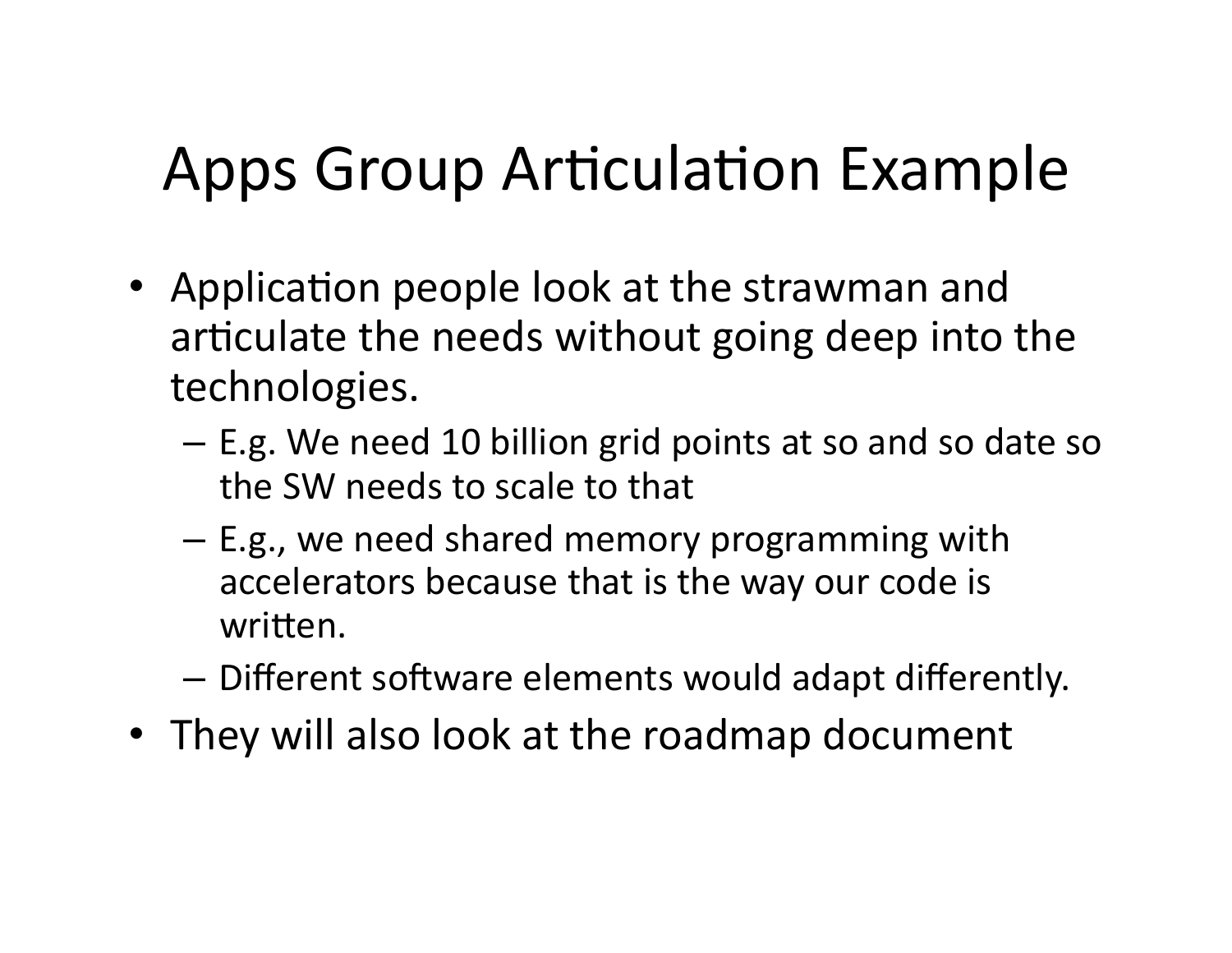#### **Priority Research Direction** (use one slide for each)

**Key challenges** 

**Summary of research direction** 

Brief overview of the barriers and gaps **(b)** What will you do to address the challenges?

**What capabilities will result?** 

What new methods and components will be developed?

Potential impact on software component<br>(internal) Potential impact on usability, capability, and breadth of community

> **How will this impact the range of applications** that may benefit from exascale systems?

What's the timescale in which that impact may be **felt?(**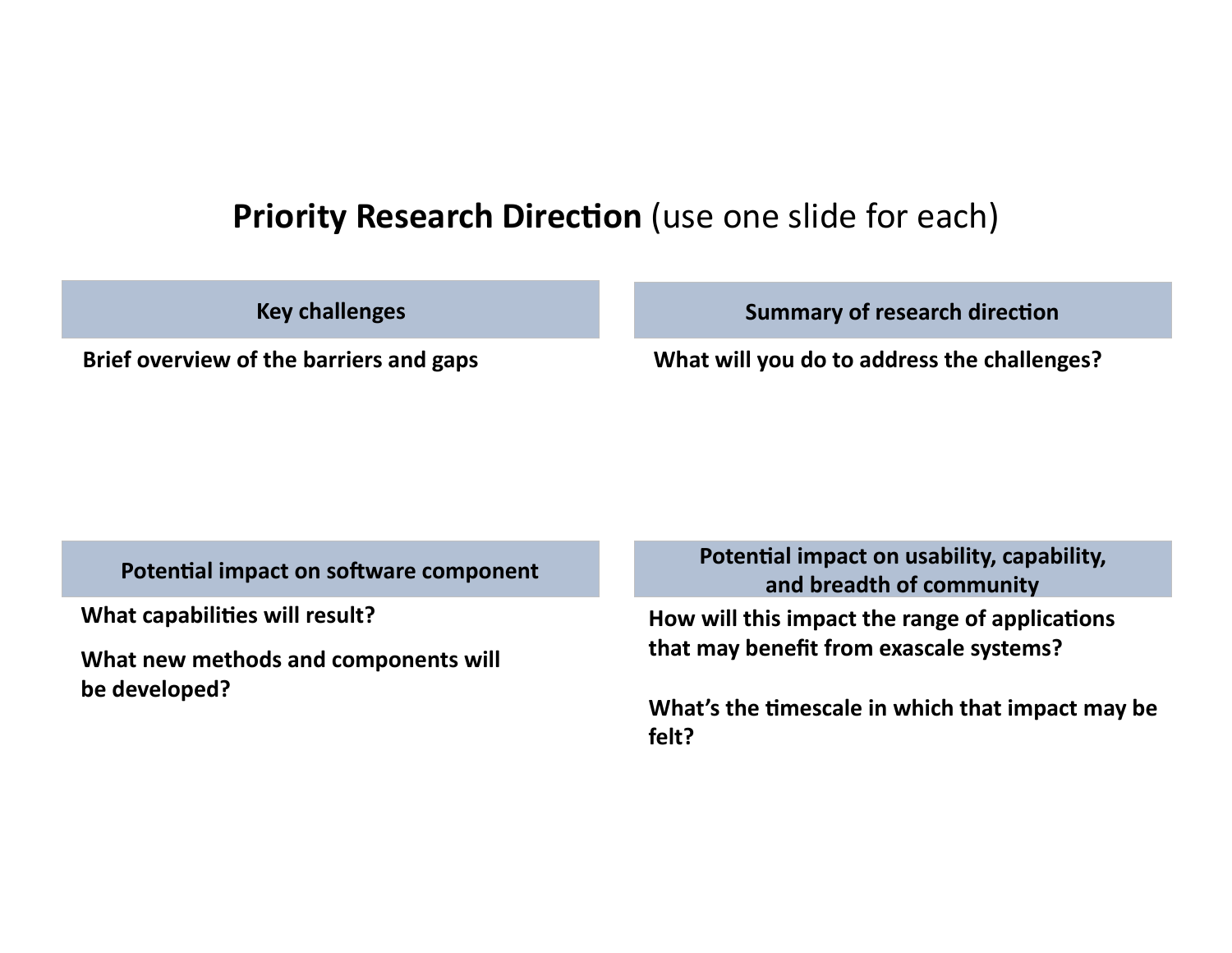#### 4.x)<component>)

<single short description of the area>